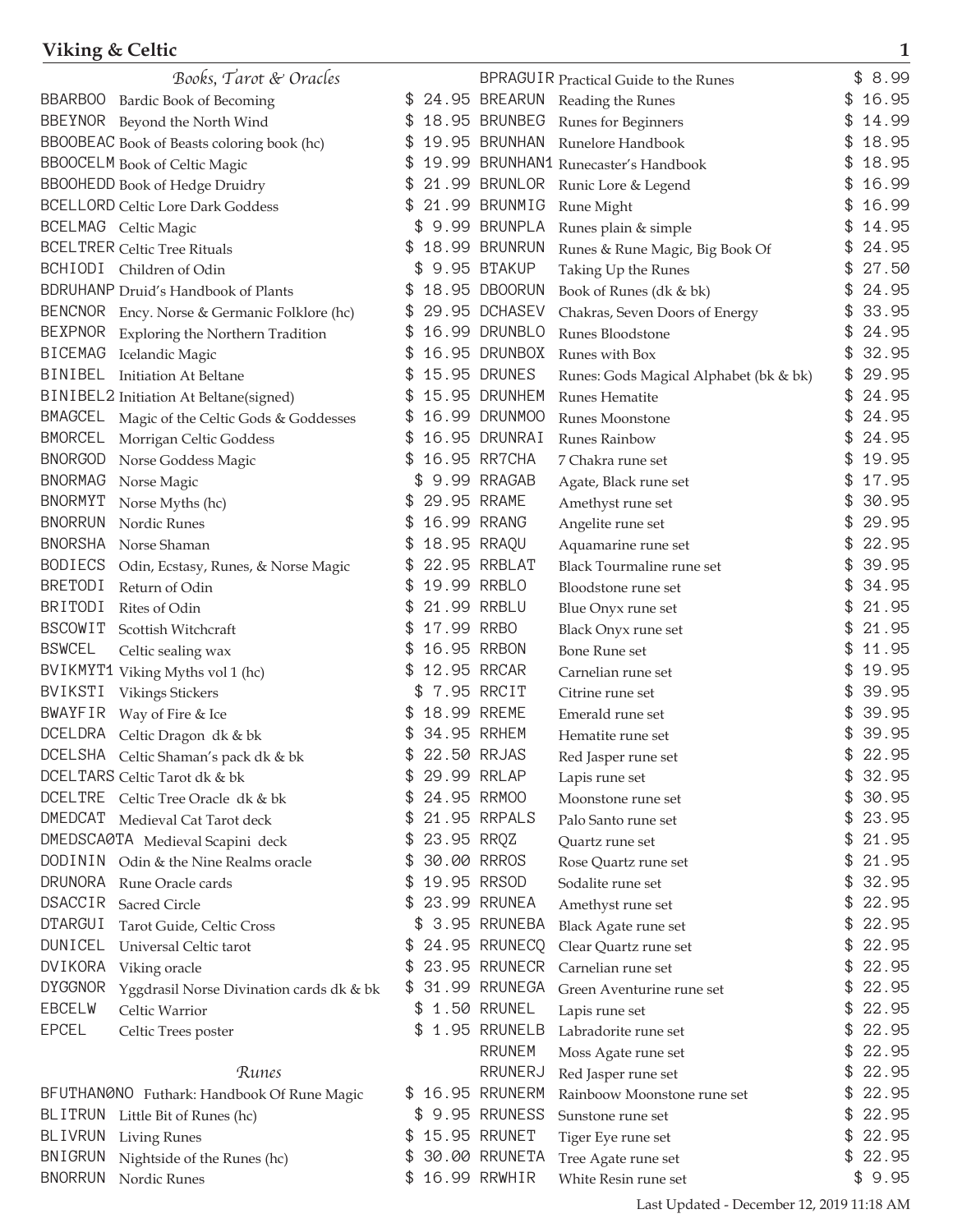| Viking & Celtic |                                   |                   |                |                                         | $\overline{2}$ |
|-----------------|-----------------------------------|-------------------|----------------|-----------------------------------------|----------------|
| <b>RRWOO</b>    | Wood rune set                     |                   | \$ 9.95 JORCEL | Celtic Knot Raku Bottle                 | \$16.95        |
| <b>RRWRM</b>    | White Rainbow Moonstone rune set  | \$                | 32.95 JPR101   | Strength rune pewter                    | 12.95<br>\$    |
|                 |                                   |                   | <b>JPR107</b>  | Protection rune pewter                  | 12.95          |
|                 | Jewelry                           |                   | <b>JPRDIV</b>  | Divine Love Orgone rune pendant         | 21.95<br>\$    |
| <b>ACCELH</b>   | Celtic Heart                      |                   | 10.95 JPRINT   | Intuition Orgone rune pendant           | 21.95<br>\$    |
| <b>ACCELM</b>   | Celtic Moon celestial             | S                 | 10.95 JPRPRO   | Protection Orgone Rune pendant          | 21.95<br>\$    |
| <b>ACDRA</b>    | Celtic Dragon                     |                   | 10.95 JRCK10   | Cettic Knot size 10                     | 22.95          |
| ACELC           | Celtic Cross                      |                   | 8.95 JRCK5     | Cettic Knot size 5                      | 22.95          |
| <b>ACELET</b>   | Celtic Eternity                   |                   | 7.95 JRCK6     | Cettic Knot size 6                      | 22.95<br>\$    |
| <b>ACELM</b>    | Celtic Moon & Cat                 |                   | 7.95 JRCK7     | Cettic Knot size 7                      | 22.95          |
| <b>ACELP</b>    | Celtic Knot Pentagram             |                   | 7.95 JRCK8     | Cettic Knot size 8                      | 22.95          |
| <b>ACELSUN</b>  | Celtic Sun Cross                  |                   | 8.95 JRCK9     | Cettic Knot size 9                      | 22.95          |
| <b>ACGRE</b>    | Greenman                          |                   | 10.95 JT2272   | Norse Thor's Hammer                     | 7.95<br>\$     |
| <b>ACNAT</b>    | Nathair                           |                   | 10.95 JT549    | Thor's Hammer pewter                    | 13.95<br>\$    |
| <b>ACTHO</b>    | Norse Pride                       |                   | 10.95 JT653    | Thor's Hammer                           | 25.95<br>\$    |
| <b>ACTRE</b>    | Celtic Tree of Life               |                   | 10.95 JTA98    | Thor's Hammer bracelet                  | 57.95          |
| <b>ACVENR</b>   | Venus Rising                      |                   | 10.95 JTHOR    | Thor's Hammer w/ Celtic Knotwork        | 7.95<br>\$     |
| <b>AHPRO</b>    | Celtic Protection                 |                   | 10.95 JTP728   | Amber Dragon Thor's Hammer              | 57.95<br>\$    |
| ANORNEW         | Norse New Beginning               |                   | 8.95 JTP856    | Thor's Magiska                          | \$<br>38.95    |
| <b>AOALG</b>    | 11/4" Algiz diffuser              | 6.95              |                |                                         |                |
| <b>AOHORG</b>   | 11/4" Horned God diffuser         | 6.95<br>\$        |                | Víking & Celtic Products                |                |
| <b>APROTC</b>   | Protection Cross                  |                   | 7.95 BBBURUN   | Rune journal (hc)                       | 13.95<br>\$    |
| <b>ARPGUA</b>   | Guard Against                     | \$                | 8.95 BSWCEL    | Celtic sealing wax                      | 16.95          |
| <b>ARPLOV</b>   | Love                              |                   | 8.95 CP14GE    | Love pillar candle with Geba Rune       | 20.95<br>\$    |
| ARPPRO2         | Protection Rune                   | \$                | 8.95 CP14SI    | Self Confidence pillar candle with Rune | 20.95<br>\$    |
| ATRI1           | 1" Triquetra                      |                   | 6.95 CP27CM    | Celtic Moon pillar candle               | 20.95          |
| AVIK            | Viking Protection                 |                   | 4.95 EBCELW    | Celtic Warrior                          | 1.50           |
| AVIKS           | Viking Ship                       | \$                | 8.95 EBITTA    | It Takes a Viking                       | 1.50<br>\$     |
| JB101           | Thor's Hammer                     |                   | 21.95 EPCEL    | Celtic Trees poster                     | 1.95<br>\$     |
| <b>JB111K</b>   | Copper and Brass Celtic Knot      |                   | 5.95 EPODI     | Odin                                    | 1.95           |
| <b>JB111P</b>   | Pentagram Engraved Copper         |                   | 5.95 EPRUN     | Runes poster                            | 1.95           |
| JB113           | Thor's Hammer                     | \$<br>25.95 ESCEL |                | Celtic Pentagram patch 3"               | 5.95<br>\$     |
| <b>JB119</b>    | Bronze Thor's Hammer              |                   | 17.95 FB162    | Green Celtic Skull bank                 | 29.95<br>\$    |
| JB156           | Triquetra bronze                  | \$                | 17.95 FB264    | Celtic Dragon box 6 1/2" x 4"           | 36.95<br>\$    |
| JB171           | <b>Bronze Norse Broadsword</b>    |                   | 17.95 FB58TH   | $5''$ x $8''$ Thor's Hammer box         | 28.95<br>\$    |
| JB293           | Thor's Hammer bronze              |                   | 23.95 FBK46    | Celtic Circle Pentagram Box 4"x6"       | 12.95<br>\$    |
| <b>JB299</b>    | Viking Ship bronze                |                   | 19.85 FBMW11   | Celtic Cross Treasure chest 10"         | 47.95<br>\$    |
| JB415           | Thor's Hammer bronze              |                   | 19.95 FBMW17   | Pentagram and Celtic cupboard 11"       | 49.95          |
| <b>JB783</b>    | Dragon Slave W/ring               |                   | 23.95 FBMWA2   | Celtic Wooden Cupboard 11"              | 50.95<br>\$    |
| JB8AVEC         | 8mm Green Aventurine/ Celtic      | 4.95 FLK2<br>\$   |                | 41/2" Antique lock                      | 18.95<br>\$    |
| JB8MALC         | 8mm Malachite/ Quartz Celtic Knot |                   | 5.95 IB11498   | $21/2$ " brass burner                   | \$<br>4.95     |
| <b>JBA107L</b>  | Thunder Torque                    | \$                | 76.95 IB554    | Burner: Celtic 11/2                     | \$<br>7.95     |
| <b>JBP338</b>   | Thor's Hammer w/ Bindrune         |                   | 38.95 IB557    | Burner: Celtic Horses                   | 7.95<br>\$     |
| JCCP4           | Celtic Cross Pentagram            |                   | 12.95 IC022    | 41/2" Celtic Cauldron                   | 11.95<br>\$    |
| <b>JEE384</b>   | 1/2" Thor Hammer earstuds         |                   | 22.95 ICBR80   | Celtic Brass Cauldron 3"                | 13.95<br>\$    |
| <b>JEP866</b>   | 11/2" Egill's Torque              |                   | 35.95 JORCEL   | Celtic Knot Raku Bottle                 | 16.95<br>\$    |
| <b>JES254</b>   | 11/4" Celtic Goddess earrings     |                   | 21.95 LMS17    | Celtic Soapstone M & P                  | 18.95<br>\$    |
| <b>JHP687</b>   | 2" Helm of Awe Ravenskull         |                   | 44.95 LMS21    | Celtic M & P                            | 20.95<br>\$    |
| JL559           | Celtic Wolf Scent locket          | \$                | 11.95 LMS25    | Celtic Soapstone M & P                  | 15.95<br>\$    |
| JL564           | Celtic Scent Locket               |                   | 11.95 LMS41    | Celtic Knot M & P                       | 16.95<br>\$    |
| <b>JME204</b>   | Ashes Chamber Celtic Heart        |                   | 11.95 RA105BK  | <b>Black Renaissance athame</b>         | 27.95<br>\$    |
| <b>JMS216G</b>  | Celtic Oval Garnet necklace       |                   | 57.95 RA105BO  | Bone Renaissance athame                 | \$<br>29.95    |
| JMVAP2          | Mjolnir (Thor's Hammer)           | \$                | 29.95 RA110    | Celtic athame                           | \$29.95        |